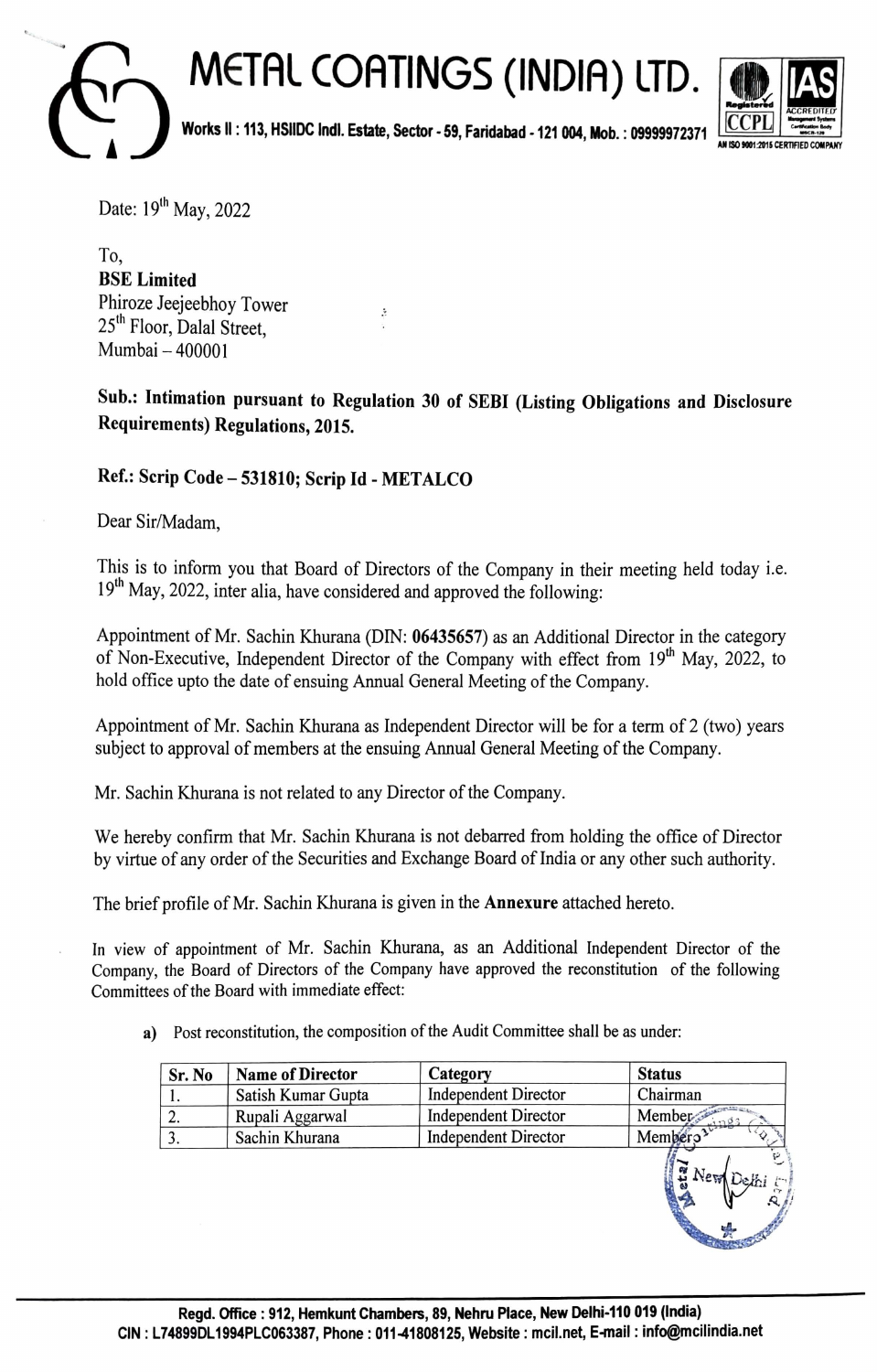b) Post reconstitution, the composition of the Nomination & Remuneration shall be as under:

| Sr. No    | <b>Name of Director</b> | Category                    | <b>Status</b> |
|-----------|-------------------------|-----------------------------|---------------|
|           | Satish Kumar Gupta      | <b>Independent Director</b> | Chairman      |
| <b>L.</b> | Rupali Aggarwal         | <b>Independent Director</b> | Member        |
|           | Sachin Khurana          | <b>Independent Director</b> | Member        |

c). Post reconstitution, the composition of the Stakeholder Relationship Committee shall be as under:

| Sr. No | <b>Name of Director</b>   | Category                    | <b>Status</b> |
|--------|---------------------------|-----------------------------|---------------|
|        | Rupali Aggarwal           | <b>Independent Director</b> | Chairman      |
| ۷.     | Pramod Khandelwal         | Managing Director           | Member        |
|        | Ramesh Chander Khandelwal | <b>Whole Time Director</b>  | Member        |

This is for your information and record.

Thanking you.

Yours faithfully, For Metal Coatings (India) Limited

New Delhi Ram Avtar Sharma **Chief Financial Office** 

Encl.: as above